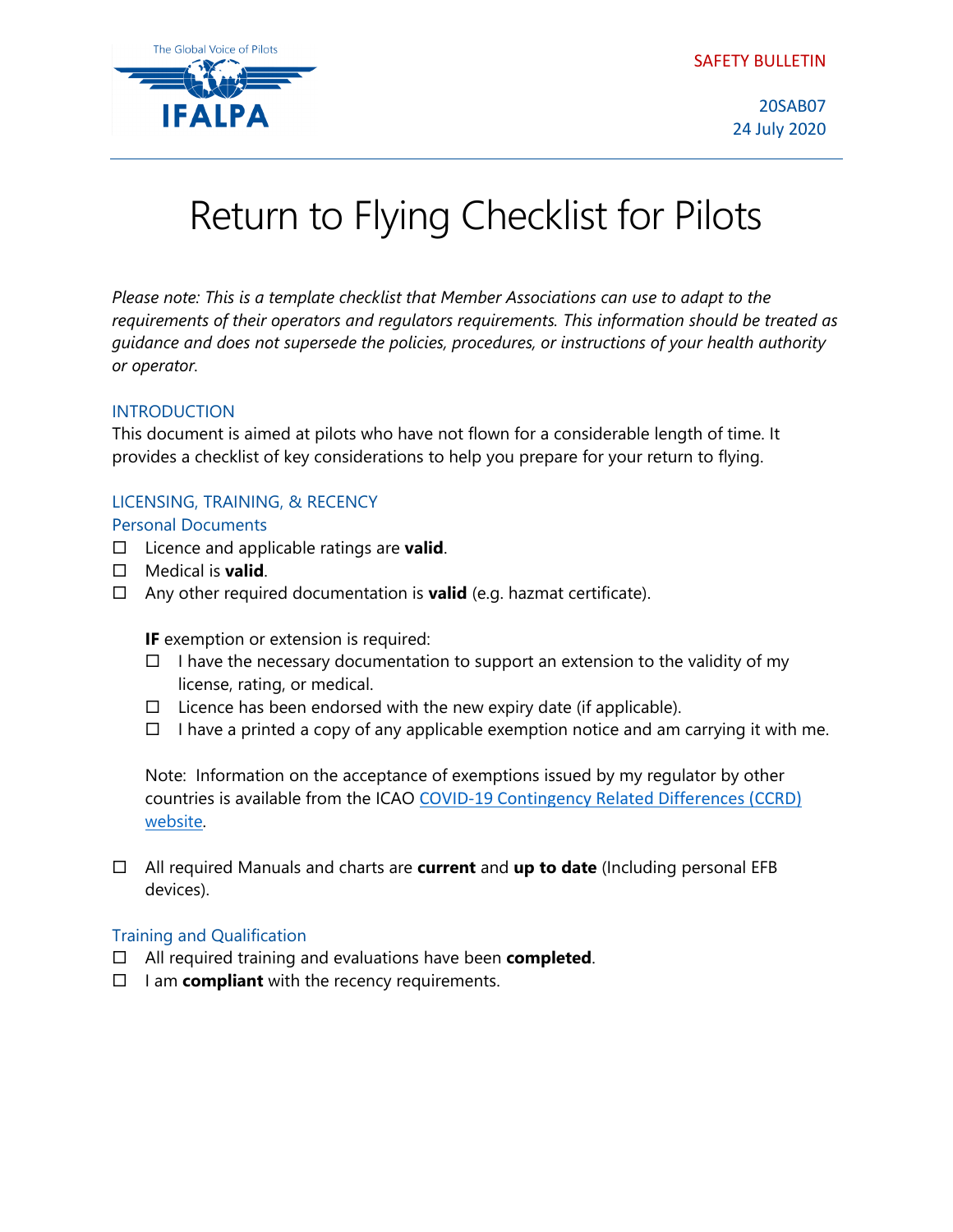**IF** recency requirements have yet to be met or I am operating under extension or exemption:

- $\Box$  I understand any applicable operating limitations (weather, wind, runway width, airport category, etc.).
- I am **confident** that I am properly prepared and proficient to complete my assigned duties.

Note: Research has shown that pilot situational awareness, problem-solving, and decisionmaking skills can deteriorate due to lack of use. Be aware of this and ensure that you exercise these skills in refresher training.

#### PERSONAL WELLBEING & RESILIENCE

- $\Box$  **I do not** have symptoms suggestive of COVID-19.
- I **have not** had close contact with someone with symptoms or signs suggestive of COVID-19 in the last 14 days.

**IF** I have had close contact with someone with symptoms or signs suggestive of COVID-19 in the last 14 days:

That person has tested **negative** for COVID-19.

Note: The WHO describes close contact as face-to-face contact within 1 meter and for more than 15 minutes or direct physical contact with someone who had symptoms suggestive of COVID-19.

- $\Box$  I am **sufficiently rested** prior to the start of my duty period.
- I have a **healthy meal plan** that can be maintained for the duration of the trip. This may involve bringing my own food.

Note: Normal food service may be restricted or unavailable.

 $\Box$  I have an **exercise routine** that can be maintained for the duration of the trip.

Note: Access to gym facilities may be restricted or unavailable.

I am **mentally and emotionally fit** to resume flying.

Note: Mixed emotions about returning to work are normal. Consider talking to someone if you feel vulnerable – speak to your Pilot Peer Support /Pilot Assistance Program if it is available. Do not be afraid to ask your colleagues about their mental fitness.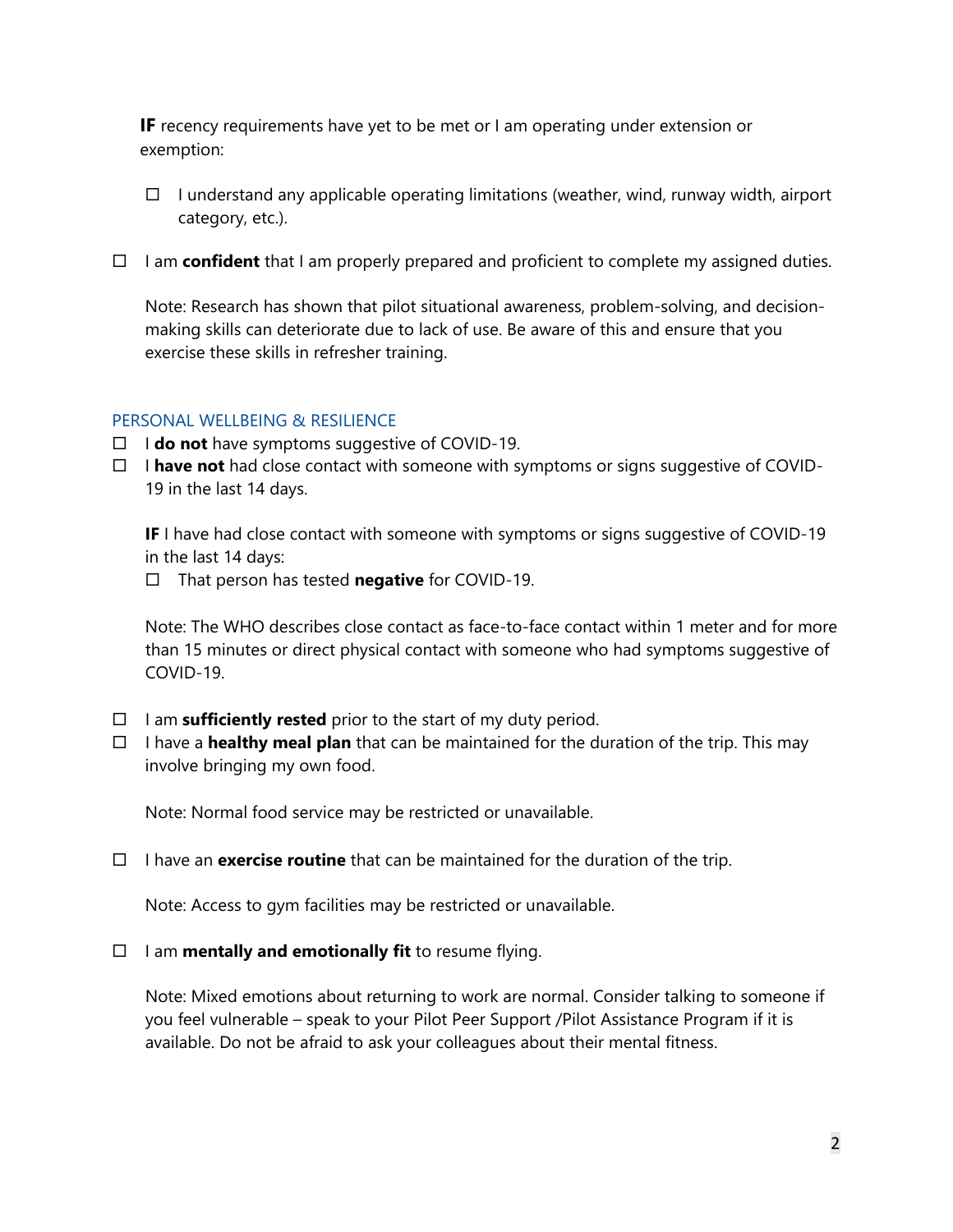$\Box$  I am **cognitively fit** to resume flying: I have thought about being back in the cockpit (e.g. visualising controls, procedures, interactions with my colleagues, etc.).

## OCCUPATIONAL HEALTH AND SAFETY

- $\Box$  I understand the **COVID-19 health and safety** related arrangements within my company and my responsibilities. These include the following:
	- Social distancing protocol (e.g. travel to aircraft through airport, security, crew transport, on the ramp area during pre-flight walk-around etc.).
	- Facemask policy (on/off aircraft, local arrangements at specific destinations).
	- Testing for COVID-19 protocol (what, when, where if applicable).
	- Interaction with ground staff (e.g. paperwork handling protocol, entry to aircraft, etc.).
	- Flight deck cleaning protocol, including headsets.
	- Provision of supplies (e.g. facemasks, hand sanitizer, sanitizing wipes, disposable gloves, etc.).
	- Procedure for handling crew/passengers with suspected COVID-19.
	- Processes and procedures for simulator sessions.
- $\Box$  I have been **trained** in the use the **personal protective equipment (PPE)** that will be used.

Note: See World Health Organization (WHO) advice on [mask use](https://www.who.int/emergencies/diseases/novel-coronavirus-2019/advice-for-public/when-and-how-to-use-masks) and [hand hygiene.](https://www.who.int/gpsc/clean_hands_protection/en/)

## AWAY FROM BASE

- I understand the COVID-19 arrangements for while I am **away from base** (e.g. transport, hotels, food, etc.).
- □ I understand **local legal restrictions** for the layover destinations on my trip, where applicable.

## OPERATIONAL MEASURES

- I understand that there is an increased likelihood of **operational challenges**. These could include:
	- Rapid changes in NOTAMs.
	- Aircraft technical issues associated with prolonged grounding.
	- Disruption to air traffic control and aerodrome services.
	- Increased scheduled flight duty periods (FDPs).

Note: Commander's Discretion can be used to reduce FDP or extend at a rest period, if unforeseen circumstances mean that severe fatigue is likely to be an issue.

- Additional flight crew for augmentation purposes.
- Need for extended turn-around times to allow for longer than normal time required to complete pre-flight preparations, safety checks, etc.
- I understand COVID-19 company approved **aircraft operational mitigations** such as:
	- Use of aircraft air conditioning, cabin air recirculation, etc.